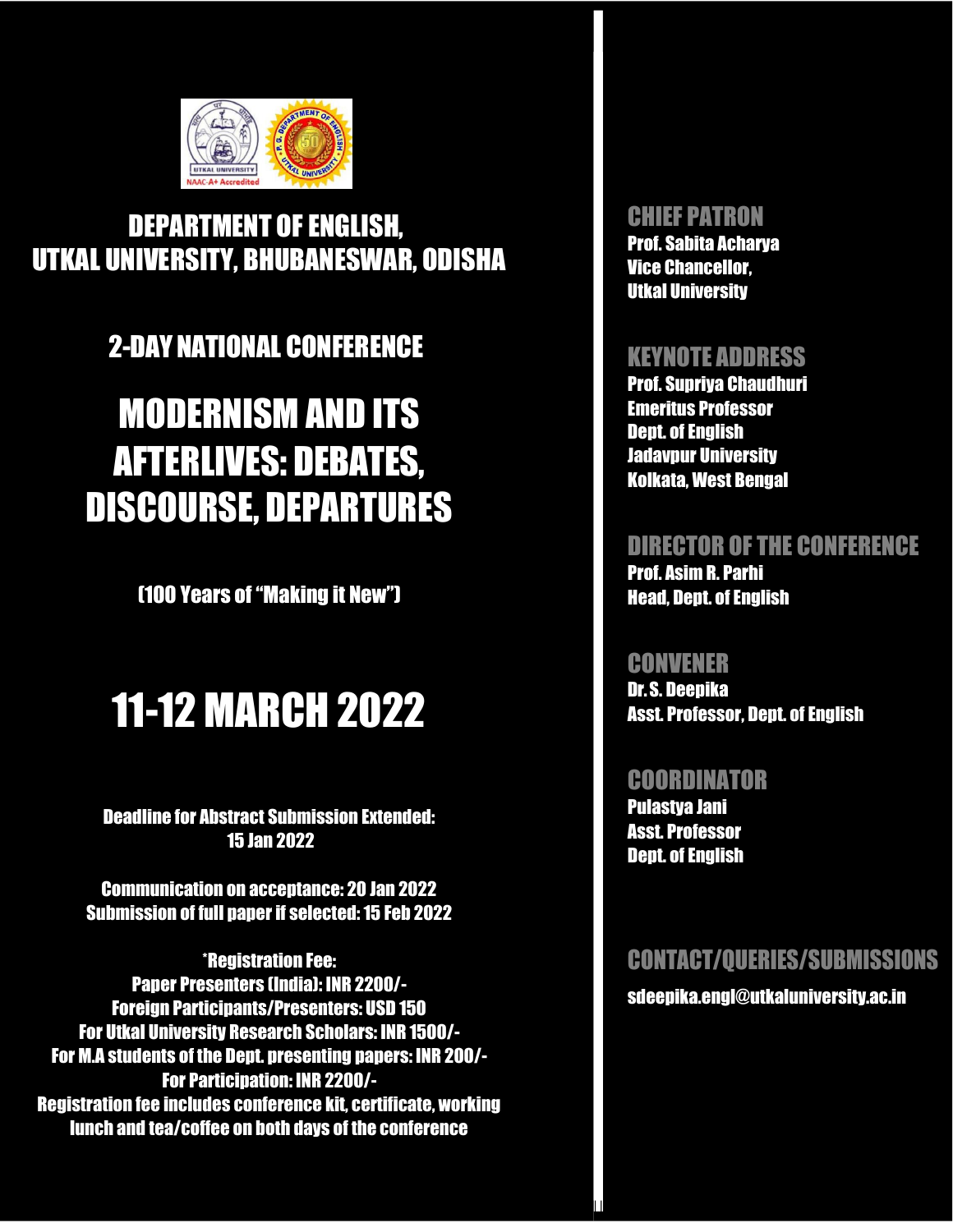# **ModernismanditsAfterlives: Debates, Discourse, Departures**



The year 2022 will mark one hundred years of the publication of two of the greatest texts ofEnglish literature,T.S.Eliot's *TheWaste Land*  andJames Joyce's*Ulysses*.TheP.G.Department ofEnglish,Utkal University is especially keen to seize the moment by celebrating this centenary event in the form of a two-day national conference. The conference will explore modernism and its afterlives by moving into the thick of the debates, discourses, and departures it has spawned.

*The Waste Land* and *Ulysses* are the most influential texts of high modernism. Steeped in a language of crisis and outrage, experiment and innovation, *The Waste Land* and *Ulysses* signaled a conclusive rupture with the familiar functions of language, form, and content in literature. These texts, shaped by and responding to industrial and technological excess, rapid urbanization and imperial expansions, and, above all, to the First World War and the Bolshevik Revolution, set in motion a radical aesthetics that, despite being marked/marred by an elitist politics, best answered to Ezra Pound's dictum of 'make it new'. Modernism also sounded the death knell of literary provincialism or'littleEnglandism', as it has been called, and marked the moment of rise of a truly transnational, metropolitan literary production, thus provoking countries and cultures across the world to respond to it in a spirit of both solidarity and contestation.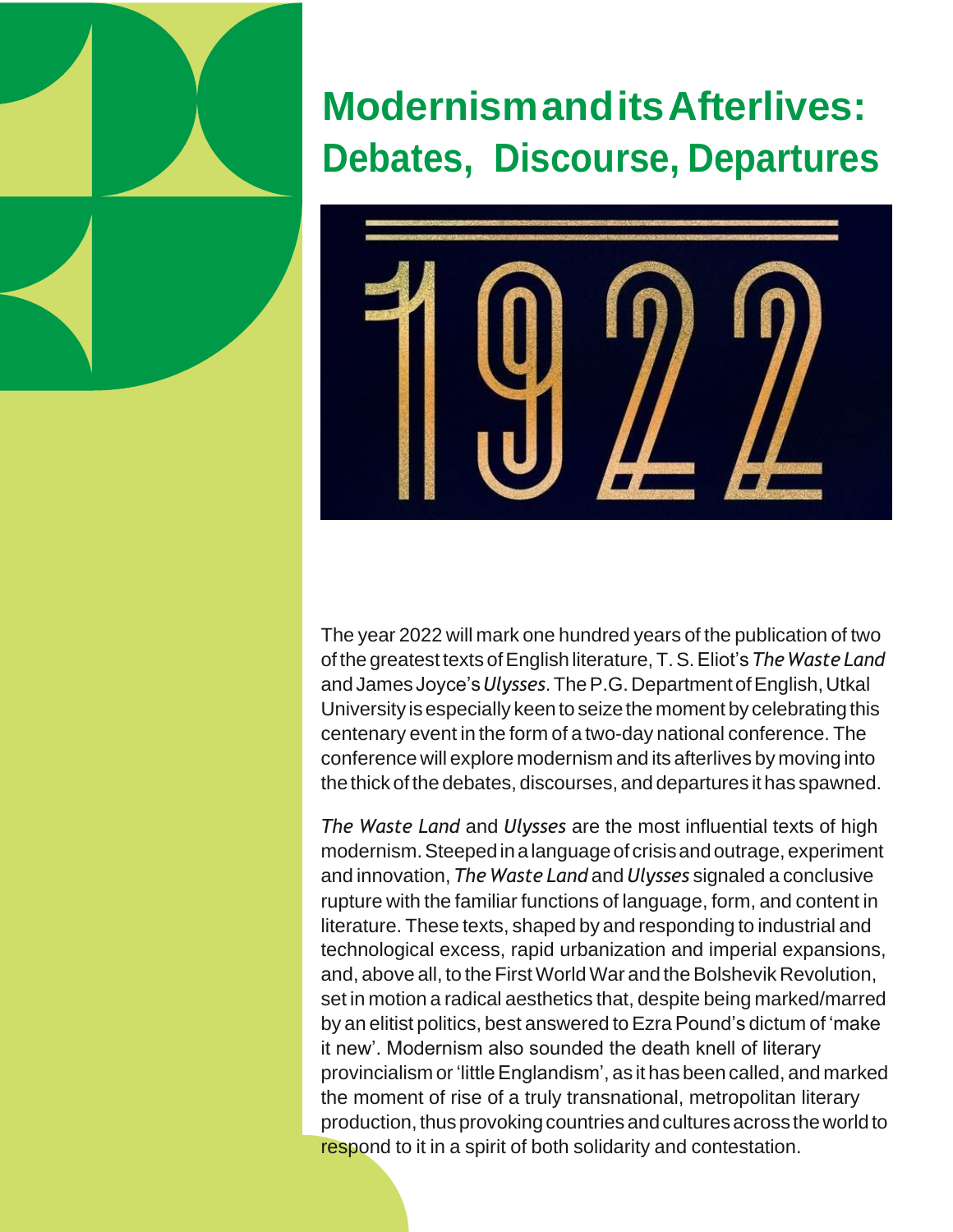

# Literary Afterlife: Focus India

InfluencedbyEzraPound,T.S.Eliot, JamesJoyce,andVirginia Woolf, literatures the world over underwent a profound reawakening. In India, for instance, the impact of English modernism was felt in Hindi literature in form of the rise of 'Chhayavad' (Shadowism) as against 'Pragativad' (Progressivism), in Bengali literature in terms of the rise of the 'Kallol Age', and, in Odia literature in form of the rise of 'Sabuja Age' which incorporated a progressive and realistic component. In addition, Odia literature from the 1940s to the 1950s went on to directly respond to the key modernist text, *The Wasteland* and othertexts of modernist criticism by engaging in both their translation (*Poda Bhuin* by Gyanindra Varma) and creative adaptation (*Kalapurusha*  by Guru Prasad Mohanty, Ashtapadi by Sitakant Mahapatra). Other Indian language-literatures will surely have their responses in terms of distinct literary movements andmodernist counterparts in terms of translation and rewriting. One aim of the conference is to explore this literary 'afterlife' of modernism which, taken in broad sense, also includespostmodernism.

# Political, Social and Cultural Afterlife: Alternative **Modernity**

The conference also seeks to re-engage with the 'modernity' component of the high modernist moment by looking at the recent debates between 'colonial modernity' and 'alternative modernity'. The focus here is on the social, cultural and political reframing of modernity. These 'afterlives', launched against the dominance of 'colonial modernity', and known by an array of kindred terms such as 'alternative', 'multiple', and 'peripheral' modernities, have gainedacademiccurrencyespeciallyinthedecadesfollowingthe postcolonial turn in critical theory. Needless to say, they have launched some of the fiercest and most nuanced critiques of a Euro-centric modernity.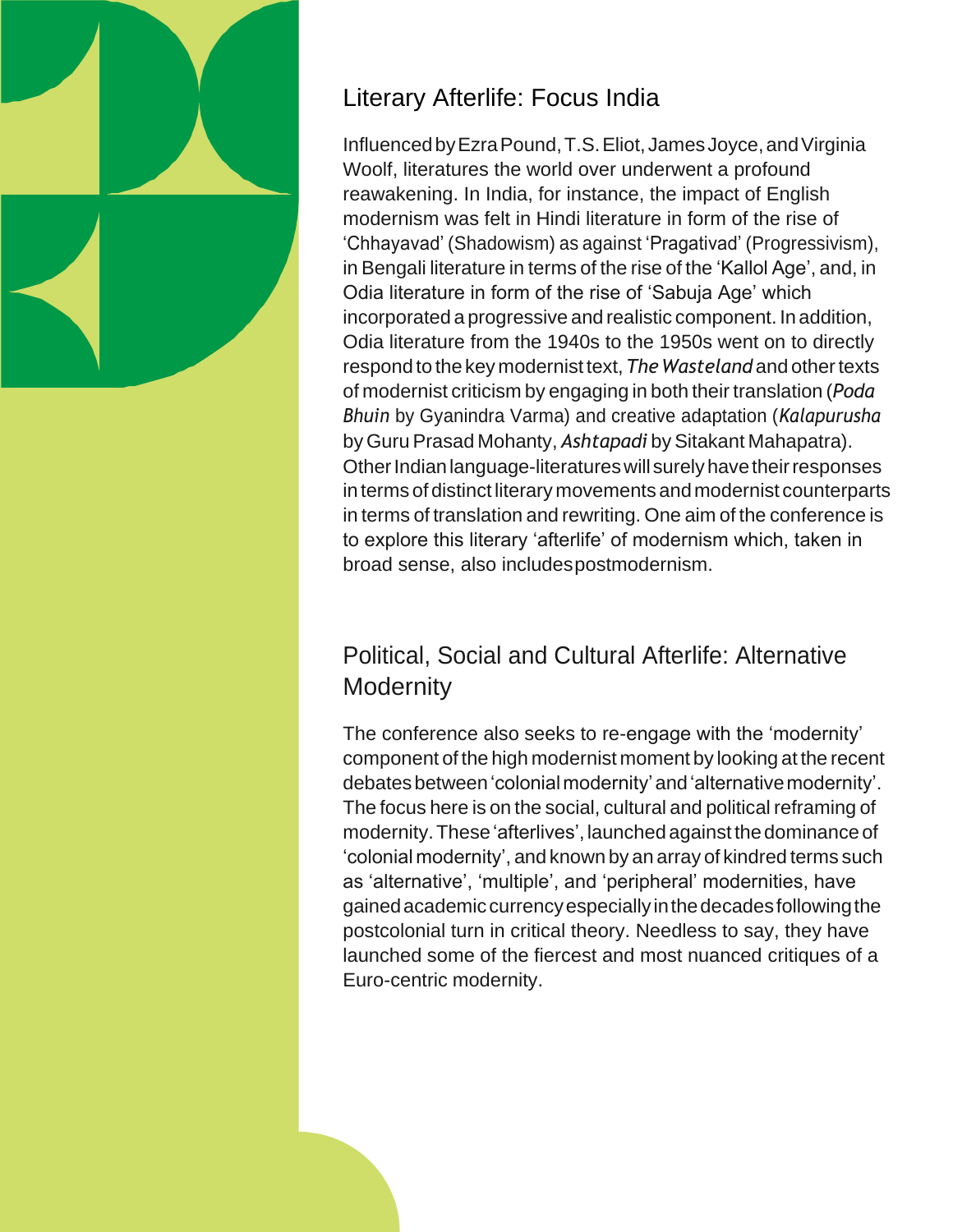

Central to the discourse of alternative modernities is the reevaluationofmodernity,notasauniquelyEuropeanphenomenon, but an occurrence with various socio-cultural centers of origin. Likewise, it breaks away from the conventional narrative which equatesmodernizationwithwesternizationandchallengesthe assumption that modern values like the sense of the worth of individual life, reason, democracy and etc. are exclusive to the capitalistWest(DilipGaonkar,SatyaMohanty).Thisideaisbest captured in Mohanty's conception of alternative orindigenous modernity as "a project of historical retrieval and imaginative philosophical reconstruction."

It would seem, however, that in an important replay of the aestheticist bias of high modernism the discourse of alternative modernities is dominated by a culturalist bias. For critics like Arif Dirlik this indicates the failure of the project of alternative modernities to conceptualize modernity inmore "systemic terms", leading to "historiographical parochialism" or "native centrisms". Similarly, Priyamvada Gopal's idea of "native tyrannies"—a residual colonial formation that postcolonial spaces have a tendency of slipping into in their top-down approach to governance — gestures towards the problems that alternative modernities are faced with if they are not vigilant and self-critical. The conference will hopefully generate a scope for imagining an alternative poetics of modernism.

# TowardsaNewPoeticsfortheThirdWorld/Global South

Inthe wake of these evolving debates, the conference will explore the implications that both the literary and socio-political afterlives, alluded to above, have forliterature's own specialized discourse, which is at once aesthetic, historical, and epistemological. What would 'make it new' in literatures of the Third Word/Global South mean now, roughly a century later, especially in the context of the rise of the new literatures of 'magical realism' in the Global South?

Within this overall framework, the conference will engage with and explore the following issues: